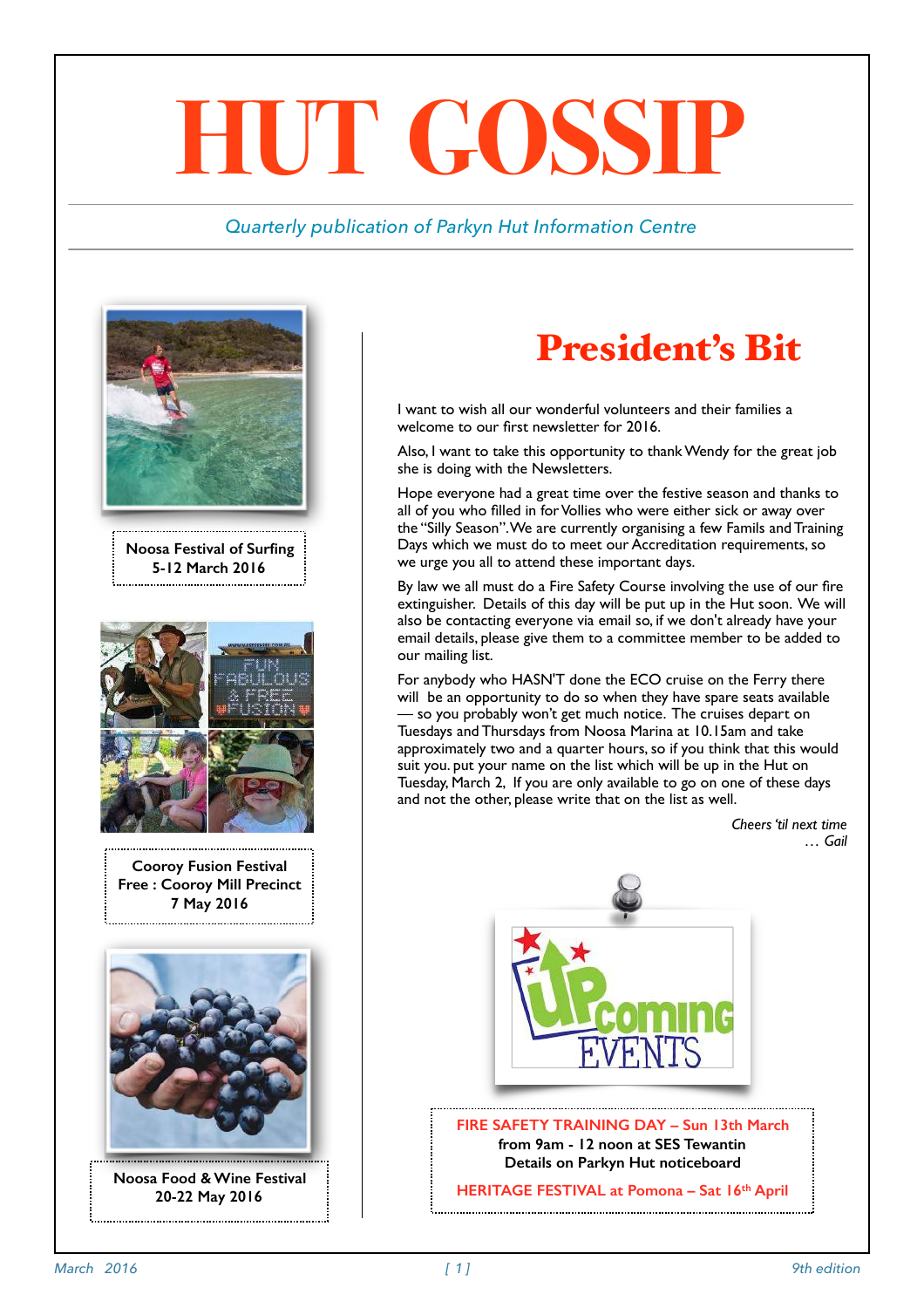

## **Recycling started long ago in Noosa Shire …**

## Did you know ?

The Cyclone season of 1947-48 saw Noosa's Main Beach taken away … trees and all …undermining the buildings on the front dunes. (see Photo  $# I$ )

Take notice of the third building on the front left side of photo (*note it is a shade darker in colour*).

Now, look at Photo # 2, the building about to topple over is the same as the third in Photo #1. This was the Men's Dressing Shed. Recycling started with the Council rescuing most of the shed and storing it in the Pomona Council yard.

After Stan Adams was elected Chairman (now Mayor) of Council, he noticed that a large number of the outdoor workers lived here on the coast and were travelling to

Pomona to sign on for the working day, then travelling back down here to work , then back to Pomona to sign off … madness!

Stan had all the shed material transported to Munna Point campground,-which today is the corner of Russell Street and Noosa Parade.

I was then asked to see what bits were missing.

When these bits arrived, my job was then — with a truck and driver — to act as mobile scaffolding, erect the shed the same as before, but with the addition of some shutters for windows.

This became a sign on/off point and a storage shed for light tools and equipment here on the Coast.

Next step … when the power sub station was moved from the now good Shepherd School site, the Council then used that area for

their yards and sub office buildings, so the old shed was moved up to there!

Next step …when S.E.Q.E.B. moved out of their place opposite where Bunnings is now - Council moved in there.

The old shed was not wanted there, but all was not lost!

The Shed now takes pride of place at the entrance to the Council Tip and is used as a shop for recycled and repaired old and pre loved bits and pieces.

If that is not Recycling what is?

Over 80 years, … still going and has had four different locations!

> *… George Pearce Historian*

*Ed. note: They don't build 'em Like that any more !!*



*Right Photo # 2 : Cyclone damage 1948*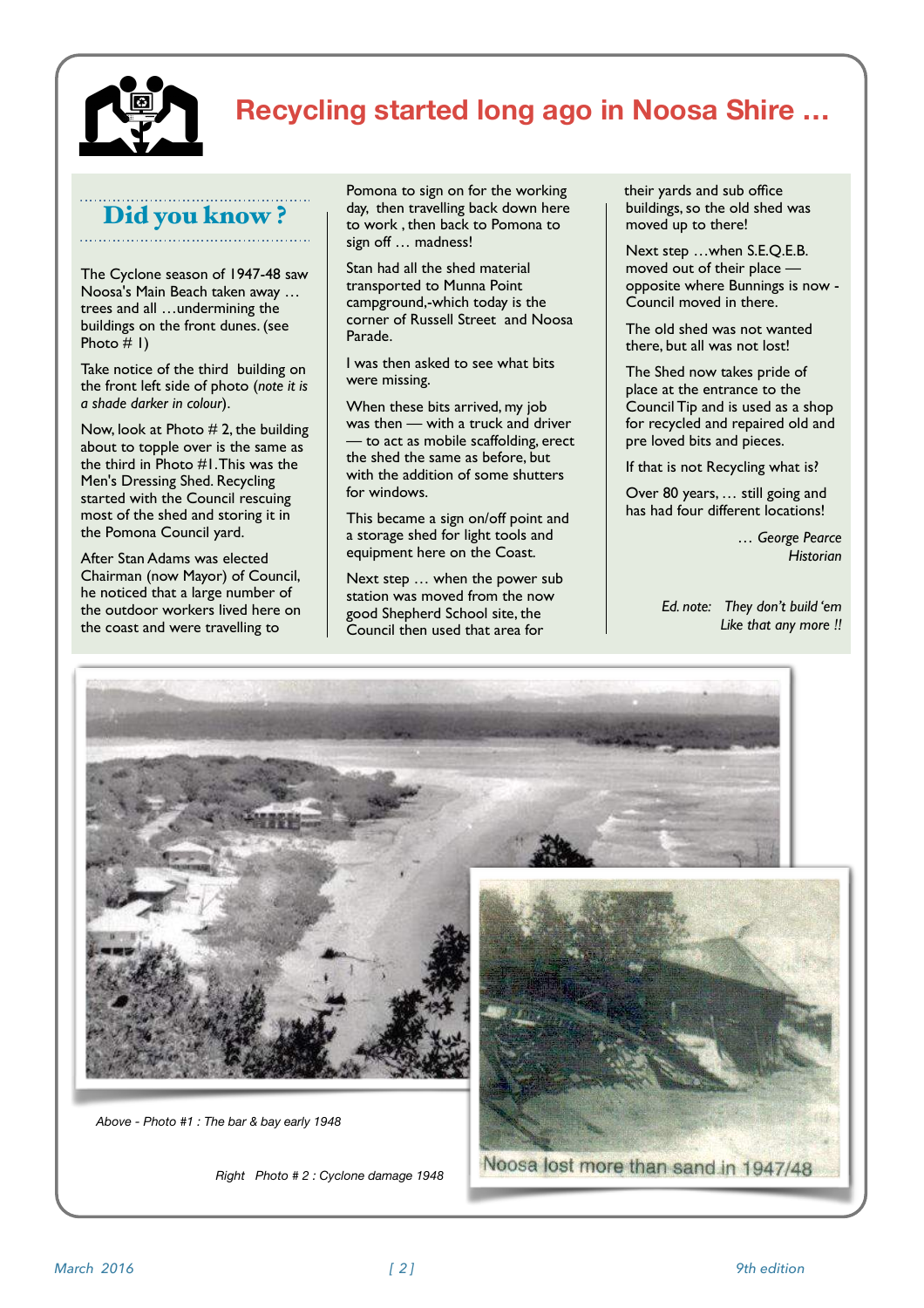## **A Note from the Roster Clerk …**

If you or your buddy have a preference with whom you work, then please arrange your own replacements, if unavailable to fill your shift

As Roster Clerk, it is my responsibility to fill the spaces so that we always have the required Vollies on duty. It is not my responsibility to fill your vacancy with your second best friend!

All changes on the Roster are to be communicated to me on our home phone 5474 0096 where Messagebank will take your call if we are not available.

Managing 120 time slots per month is challenging - s, please do what you can to assist.

Just a reminder to Vollies that closing time is 5pm except on Sundays when it is 1.30pm.

**REARING BE** 



If we close at 4.15pm, how can we assist the people who walk by at 4.45pm?

*… Davina*

## *Six of the best with*

*Meredith Howard*

#### **Q1. Where do you originate from?**

*My birth was two weeks after a devastating earthquake in the seaside town of Napier ,New Zealand,I therefore tell folk that I am an "after shock"*

#### **Q2. What do you like to do to relax or chill out?**

*I very much enjoy to swim to relax .I also enjoy reading particularly autobiographies, and jigsaw are always a relaxing challenge.*

#### **Q3. Where are your favourite local places to eat?**

Now as for eating out,Bistro C is where I like to take visitors, but for a meal I enjoy on my own I chose Raw Energy,River Deck or Izzy for modern Asian cuisine.

#### **Q4. Share a great local experience that You have enjoyed?**

*An event that I particularly enjoyed in Noose was when the "Jazz Festival" held a Sunday afternoon free concert at The Woods at which patrons took rugs and picnic baskets and relaxed to the variety of groups that entertained.*

#### **Q5. Name 3 of your favourite places to visit, or things to do locally?**

*Noosa has such a great range of attractions and interesting places to visit,also things to do like a walk in the National Park ,or a walk along Gympie Terrace followed by a meal at the Yacht Club. Taking in a Concert that the Music Society schedule three times a year,or the Noosa Arts have a range of performances to suit all tastes, pantomime, one act plays, dramas, comedies and musicals.*

#### **Q6. What do you love about living here?**

*My main delight in living in Noosa is the WEATHER. I just so love being here, near the sea and river, friendly people and everything.*